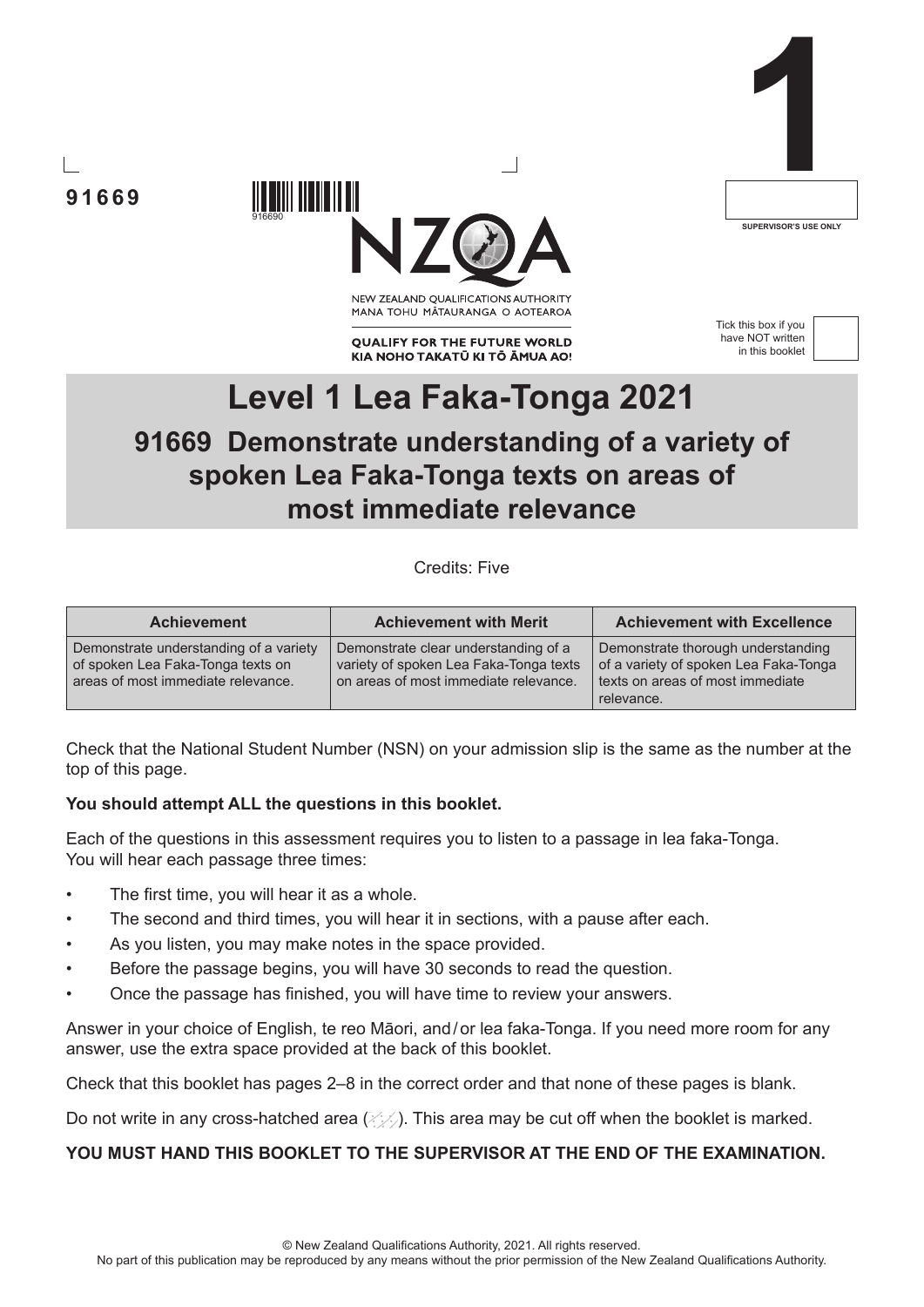# **FIRST PASSAGE:** *Talanoa 'o Seini´* **(Seini's story)**

*Fanongo ki he talanoa 'o Seiniˊ. Ngāueʻaki 'a e talanoaˊ ni ke tali 'a e Fehuʻi ʻUluakiˊ.* Listen to Seini's story. Refer to the passage in your answer to Question One.

# **Glossed vocabulary**

faingofua'ia easy to do

# **LISTENING NOTES**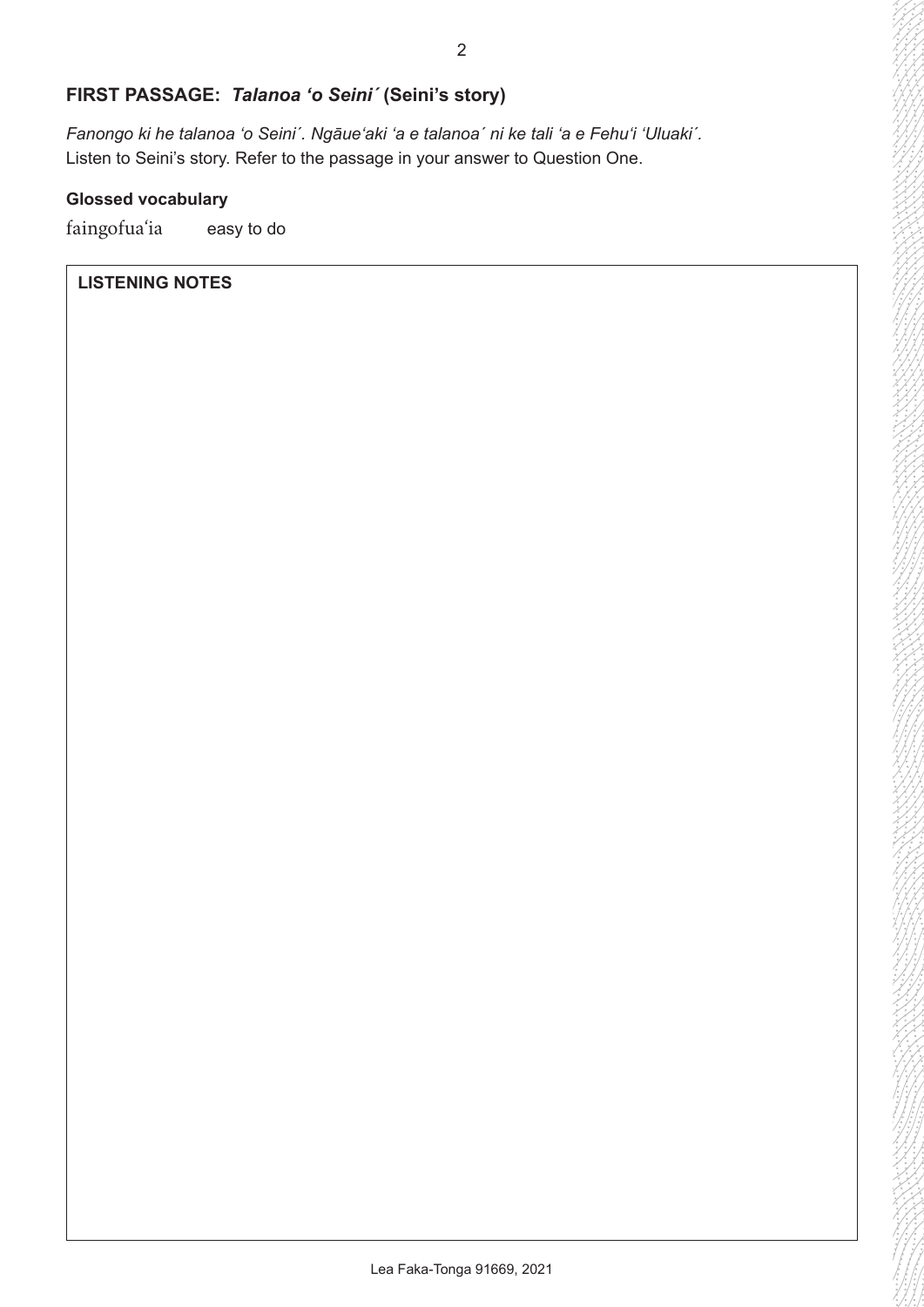# **QUESTION ONE**

(a) *Ko e hā e fakakaukau 'a Seini ki hono ako 'o e lea faka-Pālangiˊ?* What does Seini think about learning English?

(b) *Ko e hā e fa'ahinga ongo 'oku ma'u 'e Seini fekau'aki mo e 'apiakoˊ?* How does Seini feel about school?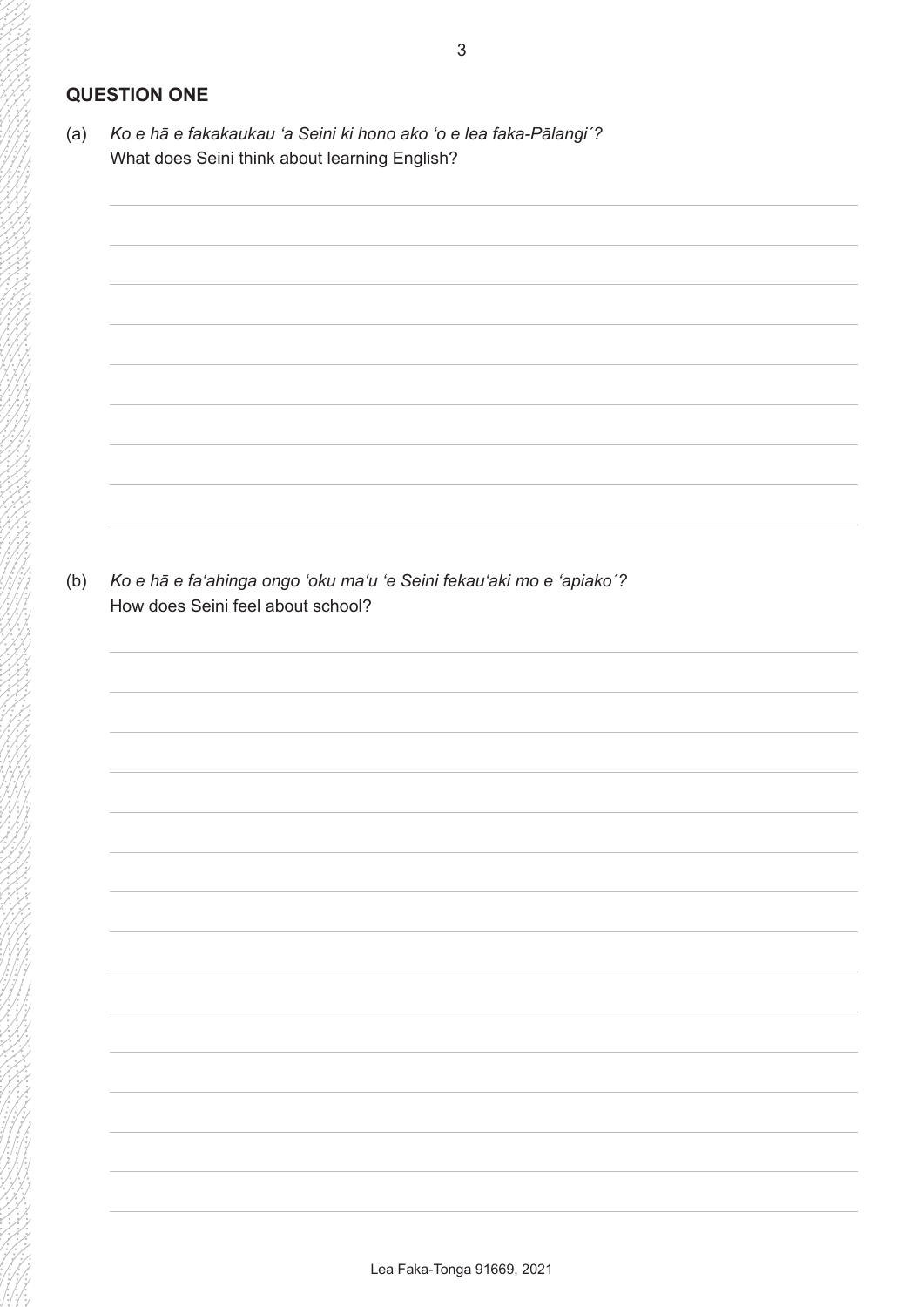## **SECOND PASSAGE:** *Kole tokoni* **(Request for help)**

*Ko e kole tokoni 'a Meleane kia Sione. Fanongo ki he pō talanoa 'a Meleane mo Sione´. Ngāueʻaki 'a e pō talanoa´ ni ke tali 'a e Fehuʻi Uaˊ.*

Meleane is asking Sione for help. Listen to their conversation. Refer to the passage in your answer to Question Two.

#### **Glossed vocabulary**

laiseni fakangatangata restricted licence

### **LISTENING NOTES**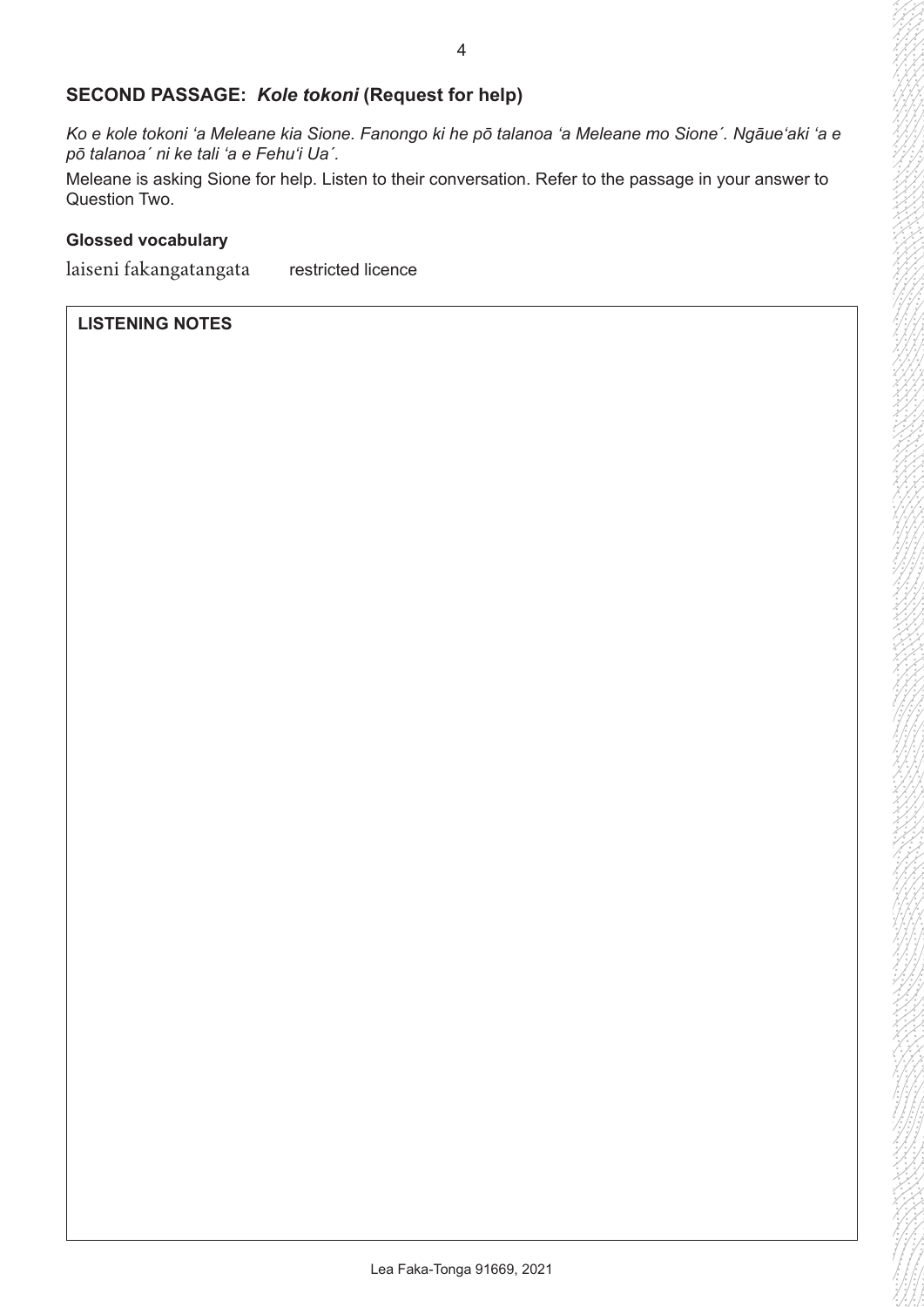# **QUESTION TWO**

(a) *Ko e hā e meʻa 'oku fie ma'u 'e Meleane ke tokoni'i ai ia´?* What does Meleane want help with?

(b) *Ko e hā ʻoku mahu'inga ai 'a e sivi ko 'eni´ kia Meleane´?* Why is this important to her?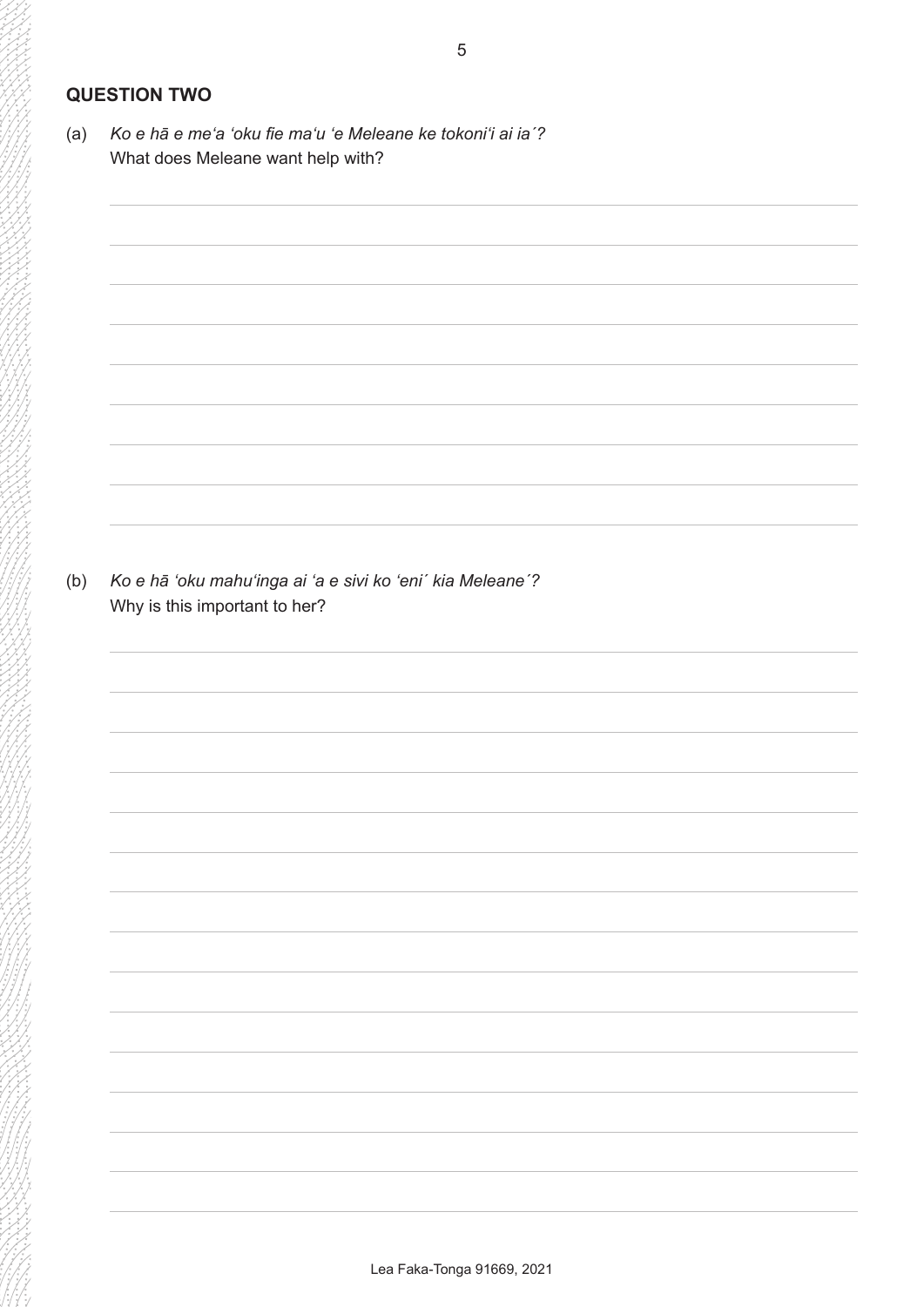# **THIRD PASSAGE:** *Ko e taʻahine mo ʻene fo'i hina huʻakauˊ* **(The girl and her jar of milk)**

*Fanongo ki he talanoa 'o e ta'ahine mo 'ene fo'i hina hu'akauˊ. Ngāueʻaki 'a e talanoaˊ ni ke tali 'a e Fehuʻi Toluˊ.*

Listen to a story about a girl and her jar of milk. Refer to the passage in your answer to Question Three.

## **Glossed vocabulary**

fōfoaʻi to hatch

## **LISTENING NOTES**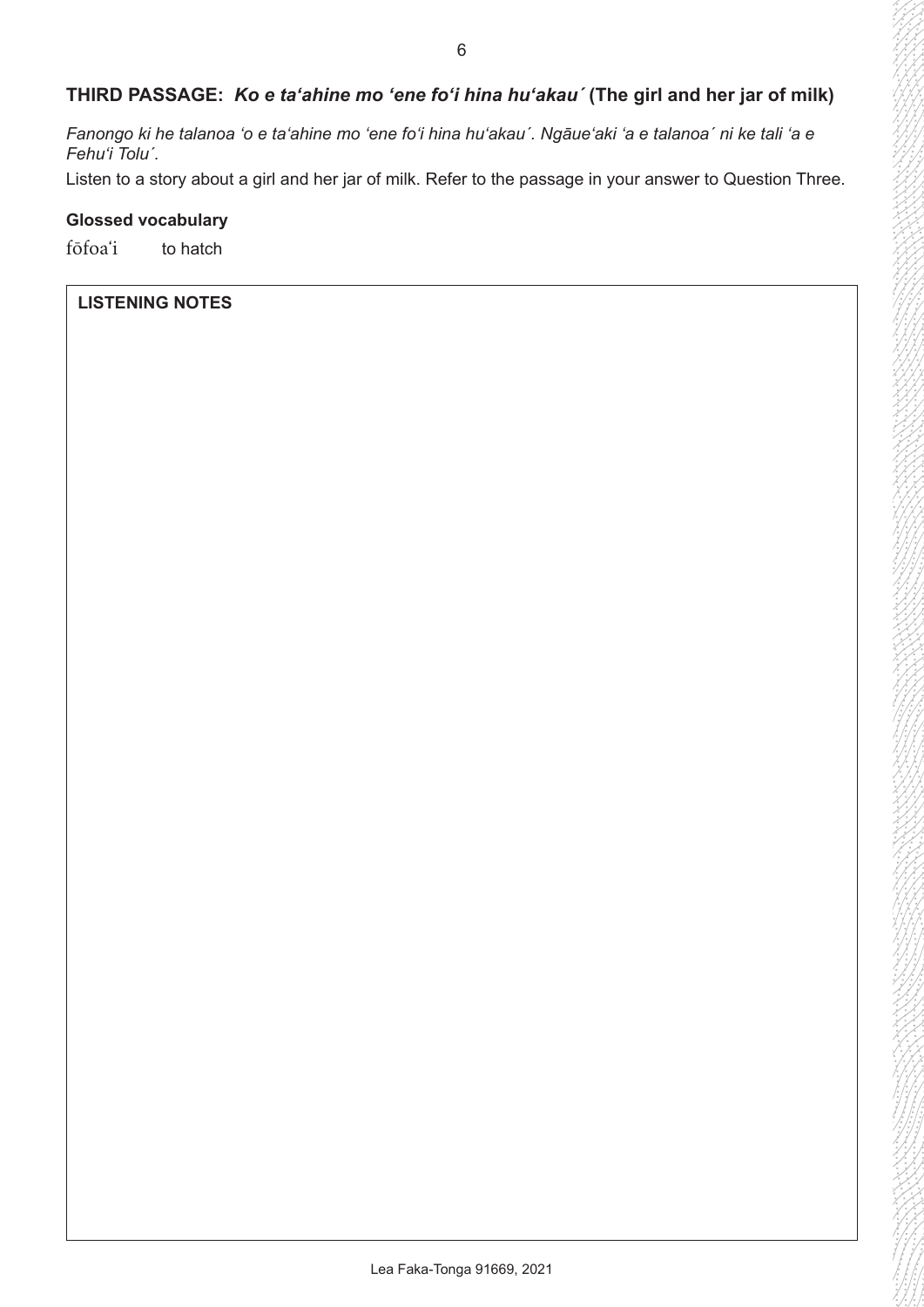# **QUESTION THREE**

(a) *Ko e fē feituʻu naʻe 'alu ki ai e taʻahineˊ pea ko e hā hono 'uhingaˊ?* Where was the girl going and why?

(b) *Naʻe ola lelei nai 'ene fonongaˊ? Fakamatalaʻi e ʻuhinga ʻo ʻene fiefia´ pē ko e ʻuhinga naʻe ʻikai fiefia ai´.*

Was her trip a success? Explain why, or why not.